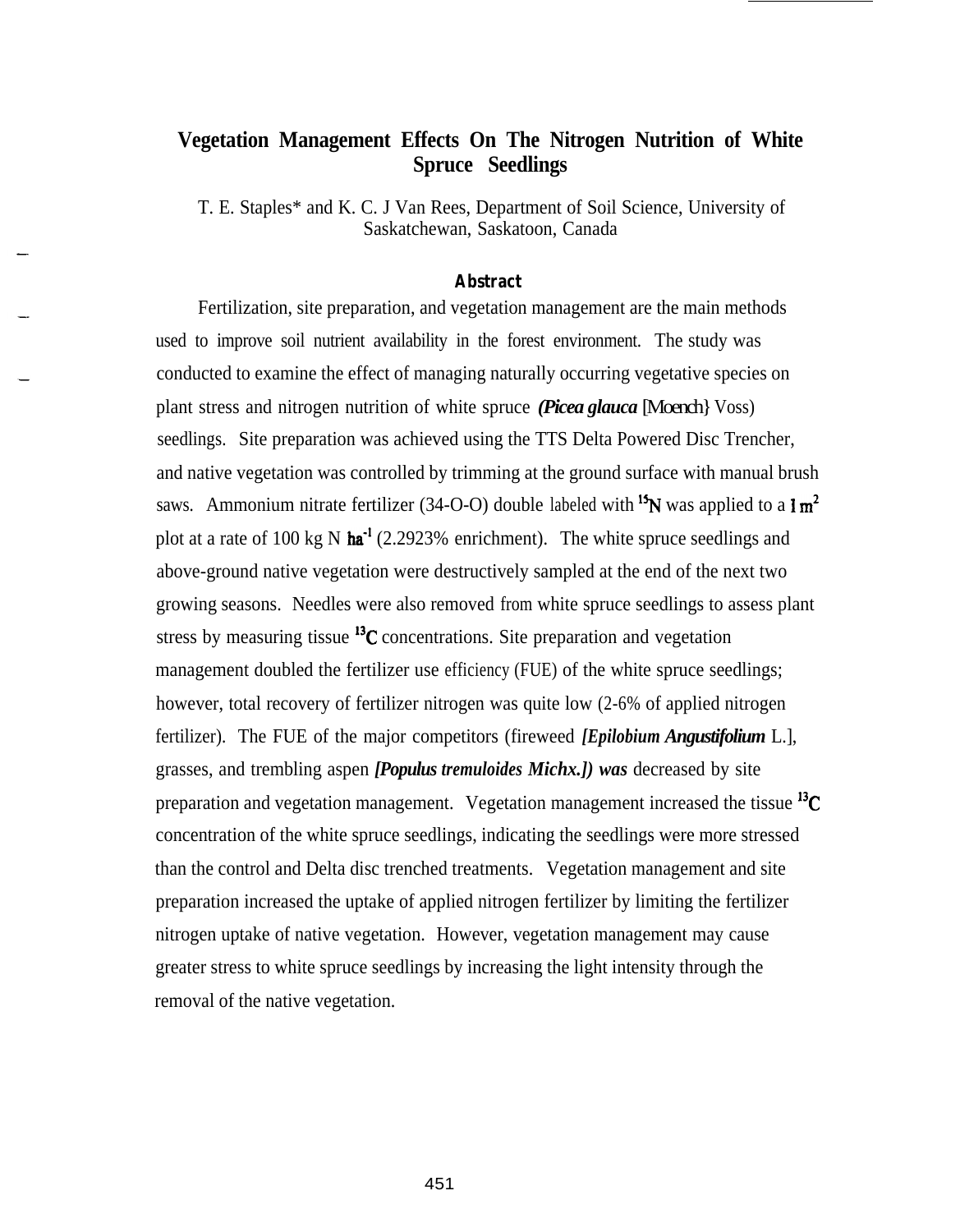## **Introduction**

The soil nutrient regime is one of the principle components of the forest environment over which some degree of control can be exercised. Forest fertilization is the main direct method used to improve soil nutrient availability. Other silvicultural operations, such as thinning, site preparation, and vegetation management, have an indirect effect upon the availability of and the competition for nutrients in the rooting environment. The effects of fertilization and vegetation management on forest growth have been studied extensively in British Columbia and the United States. However, there is little information available regarding the effects of nutrient amendments and vegetation management on forest growth in Saskatchewan and the Prairie Provinces. Therefore, the objective of this study was to examine the effect of managing naturally occurring vegetative species on plant stress and nitrogen nutrition of white spruce seedlings.

### **Materials and Methods**

A randomized complete block field experiment was initiated 40 km south of Meadow Lake, Saskatchewan in May **1995. The soil in this area** is dominantly Orthic Gray Luvisols of the Loon River soil **association.** The site was harvested in the winter of 1995 and silviculturally treated in May/June of the same year.

The treatment design consisted of four treatments: Control, Control + Vegetation Management, Site Prepared, and the Site Prepared + Vegetation Managed. Site preparation was achieved using the TTS Delta Powered Disc Trencher. Vegetation Management was achieved by trimming the native vegetation to the ground surface using manual brush saws. The control treatments were not site prepared. Each treatment was replicated three times.

Double <sup>15</sup>N-labeled NH<sub>4</sub>NO<sub>3</sub> (2.2923% enrichment) was applied on July 5, 1995, at a rate of 100 kg  $N$ ha<sup>-1</sup>. For each plot, the fertilii was evenly applied in 1 L of distilled  $H_2O$  by sprinkling evenly from a watering can on the soil surface in a 1  $m^2$  square around 4 trees in each of the Control, Delta, and Delta + Vegetation Management treatment plots. The area was then washed by sprinkling **1** L of distilled  $H_2O$  from a watering can over all vegetation in the plot so as to reduce 'contamination of the vegetation. One tree from each treatment plot was destructively sampled and analyzed for <sup>15</sup>N content by mass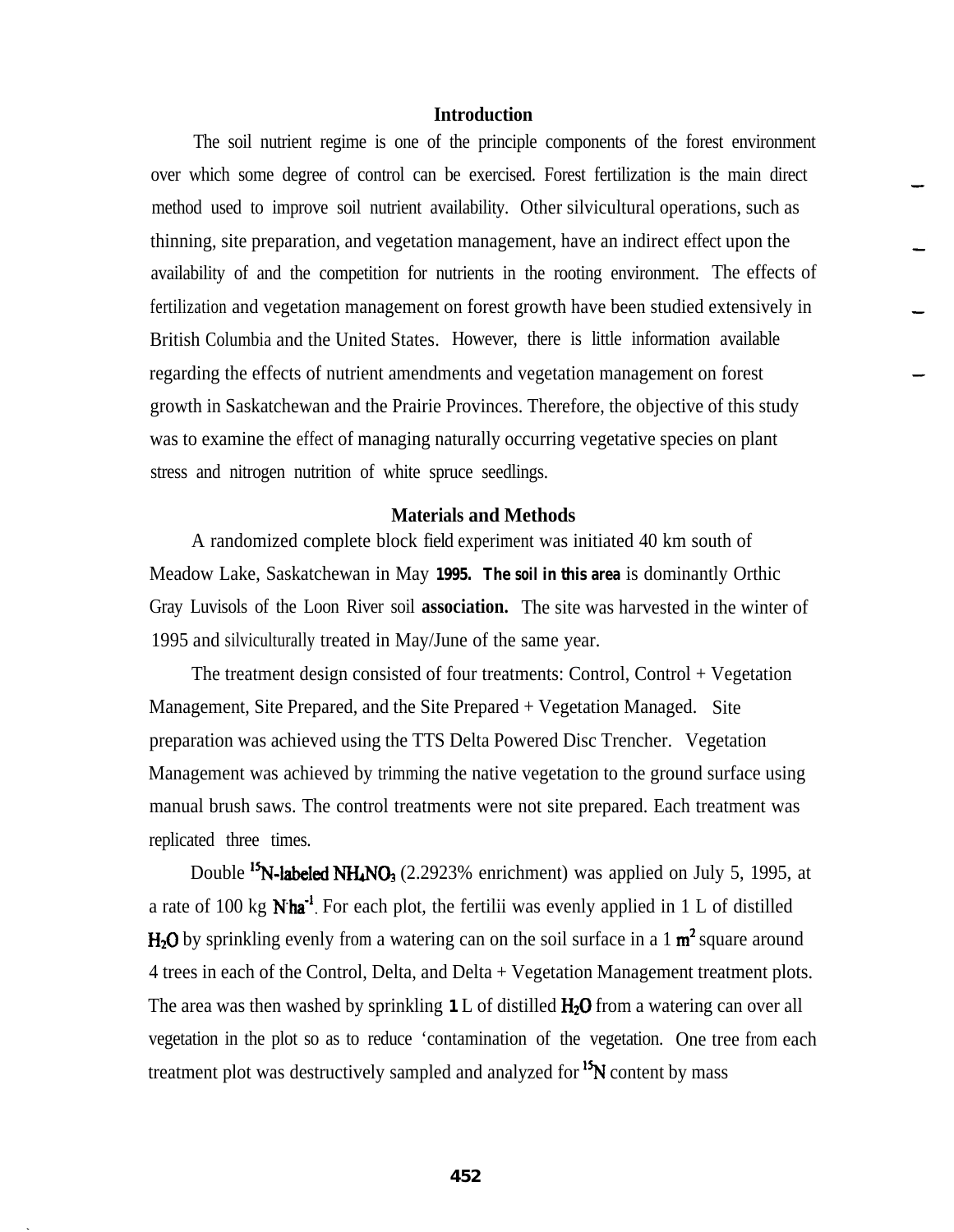spectroscopy at the end of the second growing season. The fertilizer  $\mathbf{^{15}N}$  content of aboveground vegetation of competing species within the treatment plot was also analyzed by species.

Also, five needles were removed from the leader of two white spruce seedlings in all treatment plots and analyzed for  $^{13}C$  content by mass spectroscopy.  $^{13}C$  analysis was used to indirectly determine treatment effects on relative plant stress of the seedlings. The trees sampled for  $^{13}C$  contents were not fertilized with  $^{15}N$ .

Statistical analysis was completed using the general liner model procedure ANOVA (SAS Institute Inc. 1988) at the  $p > 0.05$  significance level.

#### Results **and Discussion**

The total efficiency of fertilizer uptake  $(2.15-6.39\%$  of total  $15N$  applied) was quite low compared to the 4-10% recovery reported by Chang et al. (1996). The low recovery of applied <sup>15</sup>N from white spruce is due to the young age of the seedlings and lack of root development throughout the treatment plot (Table I). Vegetation management and site preparation doubled the FUE of white spruce over the control plots; however, site preparation alone had no effect on the nitrogen uptake of the white spruce seedlings (Table 1). Results clearly showed that the white spruce seedlings competed poorly with the native vegetation for the applied fertilizer N.

Site preparation and vegetation management decreased the total uptake of nitrogen fertilizer by vegetation by reducing the plant biomass within the plots (Table 1). The FUE of the major competitors (Fire Weed Grasses, Trembling Aspen, and Yarrow) was decreased by combining site preparation and vegetation management. Site preparation alone had little impact on the fertilizer use of the native vegetation (Table 1).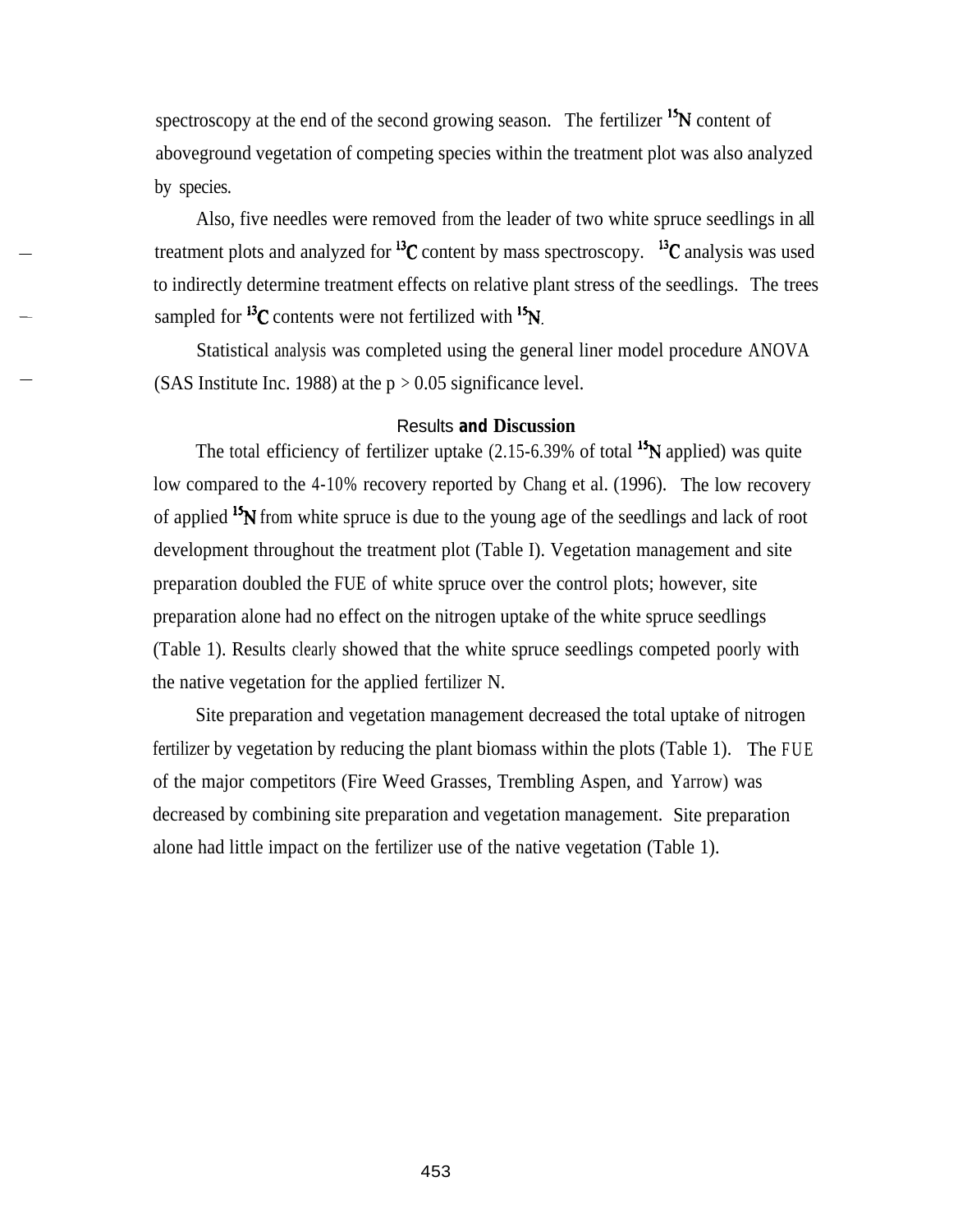| emelency and muogen derived from femilizer at the eart of the second growing season |                                   |       |              |                                  |       |              |  |  |
|-------------------------------------------------------------------------------------|-----------------------------------|-------|--------------|----------------------------------|-------|--------------|--|--|
|                                                                                     | Fertilizer Use Efficiency         |       |              | Nitrogen Derived From Fertilizer |       |              |  |  |
|                                                                                     | (% of $\mathrm{^{15}N}$ applied)* |       |              | (% of Total.Nitrogen)**          |       |              |  |  |
| Species                                                                             | Control                           | Delta | Delta + Weed | Control                          | Delta | Delta + Weed |  |  |
|                                                                                     |                                   |       | Control      |                                  |       | Control      |  |  |
| Aster                                                                               |                                   |       | 0.03         | 50.87                            |       | 4.54         |  |  |
| <b>Balsam Poplar</b>                                                                |                                   |       |              |                                  | 0.64  |              |  |  |
| <b>Bedstraw</b>                                                                     | 0.02                              |       |              |                                  |       | 3.50         |  |  |
| Bicknell's                                                                          |                                   |       | 0.36         |                                  | 3.24  | 18.72        |  |  |
| Geranium                                                                            |                                   |       |              |                                  |       |              |  |  |
| Blueberry                                                                           | 0.04                              |       |              | 13.06                            |       |              |  |  |
| Bunchberry                                                                          | 0.02                              | 0.03  | 0.03         | 13.77                            | 12.42 | 16.45        |  |  |
| Colt's Foot                                                                         | 0.25                              | 0.14  | 0.13         | 40.85                            | 35.50 | 9.53         |  |  |
| Cranberry                                                                           |                                   | 0.04  |              |                                  | 11.02 |              |  |  |
| Dewberry                                                                            | 0.07                              | 0.04  | 0.05         | 21.41                            | 21.18 | 7.59         |  |  |
| Fire Weed                                                                           | 1.23                              | 1.52  | 0.19         | 37.55                            | 15.58 | 10.47        |  |  |
| Grasses                                                                             | 0.68                              | 0.92  | 0.33         | 21.10                            | 23.75 | 15.89        |  |  |
| Narrow-leafed                                                                       | 0.64                              |       |              | 39.30                            |       |              |  |  |
| Hawk's Beard                                                                        |                                   |       |              |                                  |       |              |  |  |
| Salix                                                                               | 0.30                              |       |              | 14.29                            |       |              |  |  |
| Sarsaparilla                                                                        | 0.01                              |       |              | 52.42                            |       |              |  |  |
| Soap Berry                                                                          |                                   |       |              | 0.98                             |       |              |  |  |
| Solomon's Seal                                                                      |                                   |       |              | 31.18                            |       |              |  |  |
| Strawberry                                                                          | 0.17                              | 0.03  | 0.12         | 25.63                            | 5.00  | 27.64        |  |  |
| <b>Tall Lungwort</b>                                                                | 0.05                              |       |              | 42.60                            |       |              |  |  |
| Trembling                                                                           | 1.17                              | 0.47  | 0.04         | 11.71                            | 11.09 | 27.23        |  |  |
| Aspen                                                                               |                                   |       |              |                                  |       |              |  |  |
| Twinflower                                                                          | 0.02                              |       |              | 28.15                            |       |              |  |  |
| Vetch                                                                               |                                   |       |              |                                  | 0.03  | 2.07         |  |  |
| <b>White Spruce</b>                                                                 | 0.36                              | 0.26  | 0.77         | 29.71                            | 23.67 | 34.84        |  |  |
| Wild Rose                                                                           | 0.13                              | 0.29  | 0.08         | 26.09                            | 9.54  | 17.97        |  |  |
| Yarrow                                                                              | 1.25                              |       |              | 29.08                            | 3.72  |              |  |  |
| <b>Total</b>                                                                        | $6.39$                            | 3.73  | 2.15         |                                  |       |              |  |  |

Table 1: Influence of site preparation and vegetation management on fertilizer use efficiency and nitrogen derived from fertilizer at the end of the second growing season

 $*$  LSD (0.05) between treatments = 0.56%, between species = 0.68%

\*\*LSD  $(0.05)$  between treatments = 28.96%; between species = 14.99%

Relative changes in the <sup>13</sup>C concentration fixed in plant tissue is an indirect measure of the stress resulting in decreased stomatal conductance. Most commonly, increases in  $13<sup>13</sup>C$  concentration are a result of water stress. However, other sources of stress (e.g., nutritional stress, temperature stress) may result in decreased stomatal conductance, and increased  $^{13}$ C tissue concentrations (O'Leary, 198 1).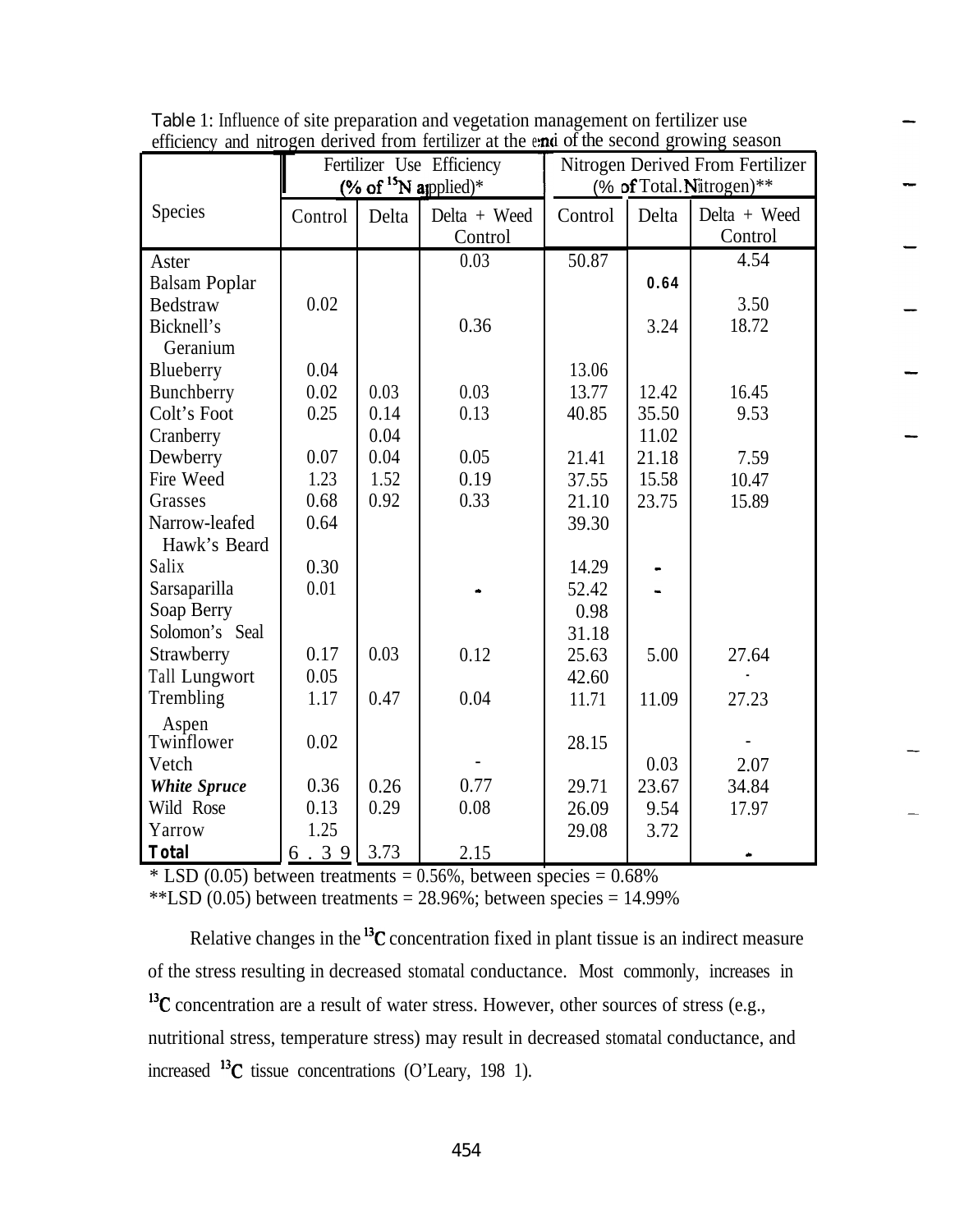Increased  ${}^{13}C$  tissue concentrations in the Vegetation Management treatment plots suggest that those white spruce seedlings have undergone more stress than the Control and Delta treatment seedlings throughout the life of the tissue (Table 2). Soil moisture data indicates that the availability of water was not influenced by the vegetation management treatments. The increased  $^{13}$ C concentrations may be due to high light intensity combined with high air temperatures reducing the growth of white spruce, while low light intensities protect white spruce from high air temperatures. The Canadian Forestry Service (1969) reported that white spruce growth was uninhibited by light intensities of only 45% of full light. However, when subjected to high light intensities and high air temperatures ( $\geq 25^{\circ}C$ ), white spruce growth is significantly less than the growth of seedlings in 45% of full light at the same temperatures (Canadian Forestry Service, 1972).

| Treatment                         | Mean $\delta^{13}C$ (‰) |
|-----------------------------------|-------------------------|
| $Control + Vegetation Management$ | $-27.41a$               |
| Delta + Vegetation Management     | $-27.59ab$              |
| Control                           | $-28.23abc$             |
| Delta                             | $-28.42bc$              |

**LSD(O.O5)= 0.87%** Means with the same letter are not significantly different

#### **Conclusions**

Vegetation management and site preparation increased the uptake of applied nitrogen fertilizer by white spruce seedliigs by limiting the fertilizer nitrogen uptake of native vegetation. However, even when competition from native vegetation has been eliminated, the white spruce seedlings remain poor competitors for fertilizer N. Also, vegetation management appears to increase stress upon white spruce seedlings by increasing the light intensity through the removal of the native vegetation.

# **References**

- Canadian Forestry Service. 1969. Growth of tree seedlings as affected by light intensity IV. Black spruce, white spruce, balsam fir, and eastern white cedar. Canadian Forestry Service Information Report BC-X-74.
- Canadian Forestry Service. 1972. Growth response of sitka spruce and white spruce seedlings to temperature and light intensity. Canadian Forestry Service Information Publ. No. 1256.